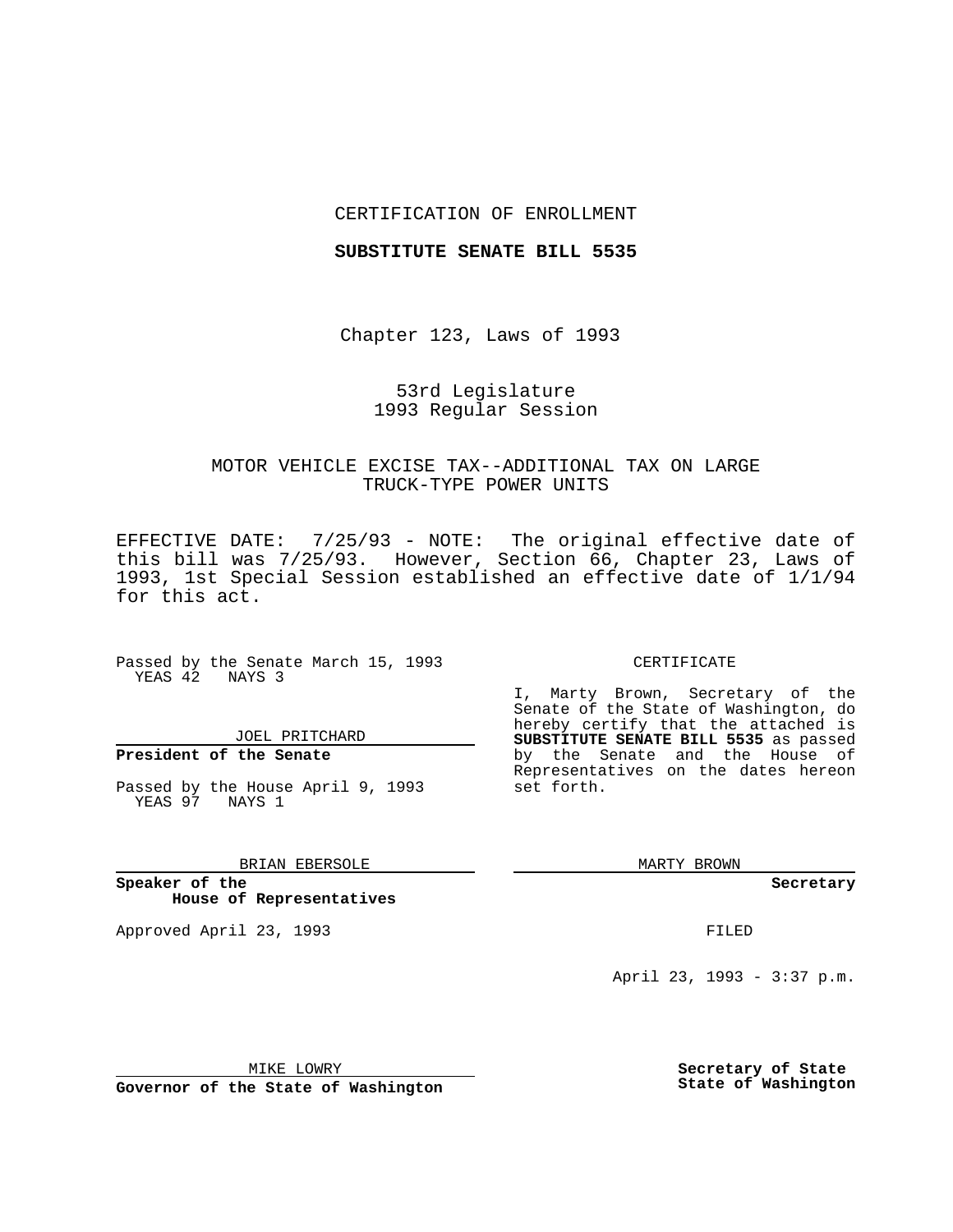# **SUBSTITUTE SENATE BILL 5535** \_\_\_\_\_\_\_\_\_\_\_\_\_\_\_\_\_\_\_\_\_\_\_\_\_\_\_\_\_\_\_\_\_\_\_\_\_\_\_\_\_\_\_\_\_\_\_

\_\_\_\_\_\_\_\_\_\_\_\_\_\_\_\_\_\_\_\_\_\_\_\_\_\_\_\_\_\_\_\_\_\_\_\_\_\_\_\_\_\_\_\_\_\_\_

Passed Legislature - 1993 Regular Session

# **State of Washington 53rd Legislature 1993 Regular Session**

**By** Senate Committee on Transportation (originally sponsored by Senators Vognild, Prince and M. Rasmussen)

Read first time 02/26/93.

 AN ACT Relating to the excise tax on large trucks; amending RCW 82.44.020, 46.16.070, and 84.44.050; reenacting and amending RCW 46.87.070; and adding a new section to chapter 46.16 RCW.

BE IT ENACTED BY THE LEGISLATURE OF THE STATE OF WASHINGTON:

 **Sec. 1.** RCW 46.87.070 and 1991 c 339 s 9 and 1991 c 163 s 5 are each reenacted and amended to read as follows:

 (1) Washington-based trailers, semitrailers, or pole trailers shall be licensed in this state under the provisions of chapter 46.16 RCW except as herein provided. If these vehicles are being operated in jurisdictions that require the registration of such vehicles, the applicable vehicles may be considered as apportionable or commercial vehicles for the purpose of registration in those jurisdictions and this state. This provision does not apply to trailers, semitrailers, 14 or pole trailers which have been issued permanent plates.

 (2) Trailers, semitrailers, and pole trailers which are properly based in jurisdictions other than Washington, and which display currently registered license plates from such jurisdictions will be granted vehicle license reciprocity in this state without the need of further vehicle license registration. If pole trailers are not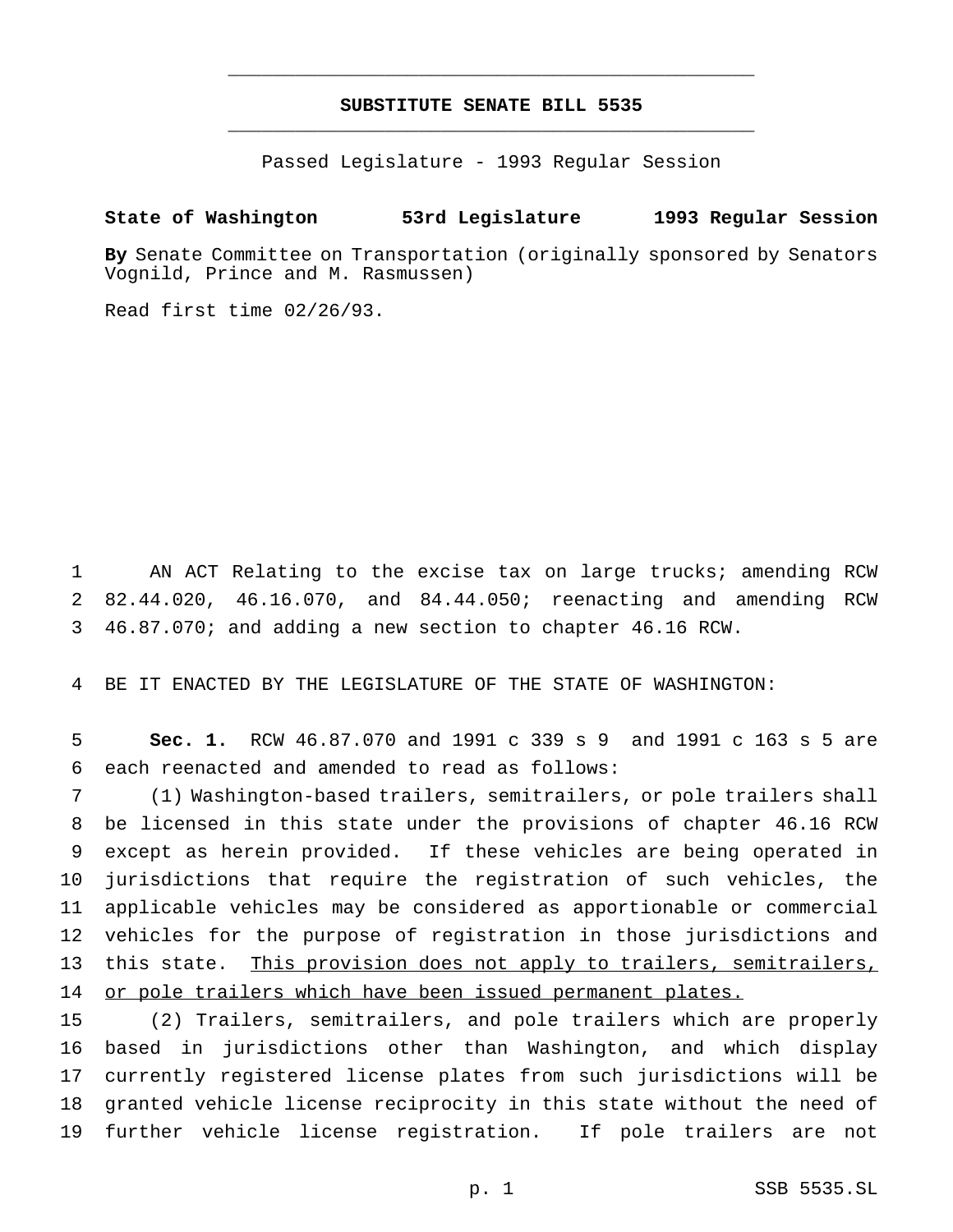required to be licensed separately by a member jurisdiction, such vehicles may be operated in this state without displaying a current base license plate.

 **Sec. 2.** RCW 82.44.020 and 1991 c 199 s 220 are each amended to read as follows:

 (1) An excise tax is imposed for the privilege of using in the state any motor vehicle, except those operated under reciprocal agreements, the provisions of RCW 46.16.160 as now or hereafter amended, or dealer's licenses. The annual amount of such excise tax shall be two percent of the value of such vehicle.

 (2) An additional excise tax is imposed, in addition to any other tax imposed by this section, for the privilege of using in the state any such motor vehicle, and the annual amount of such additional excise shall be two-tenths of one percent of the value of such vehicle.

 (3) Effective with October 1992 motor vehicle registration expirations, a clean air excise tax is imposed in addition to any other tax imposed by this section for the privilege of using in the state any motor vehicle as defined in RCW 82.44.010, except that farm vehicles as defined in RCW 46.04.181 shall not be subject to the tax imposed by this subsection. The annual amount of the additional excise tax shall be two dollars and twenty-five cents. Effective with July 1994 motor vehicle registration expirations, the annual amount of additional excise tax shall be two dollars.

 (4) An additional excise tax is imposed on truck-type power units 25 that are used in combination with a trailer to transport loads in excess of forty thousand pounds combined gross weight. The rate of tax 27 shall be fifty-eight one-hundredths of one percent of the value of the vehicle. Ten percent of the additional tax collected under this subsection shall be distributed in the manner prescribed in RCW 30 82.44.110(2). The remainder of the excise tax collected under this subsection shall be distributed in the manner prescribed in RCW 32 82.44.110(1). This tax shall not apply to power units used exclusively 33 for hauling logs.

 (5) The excise taxes imposed by subsections (1) through (3) of this section shall not apply to trailing units which are used in combination 36 with a power unit subject to the additional excise tax imposed by subsection (4) of this section. This subsection shall not apply to trailing units used for hauling logs. The department of licensing is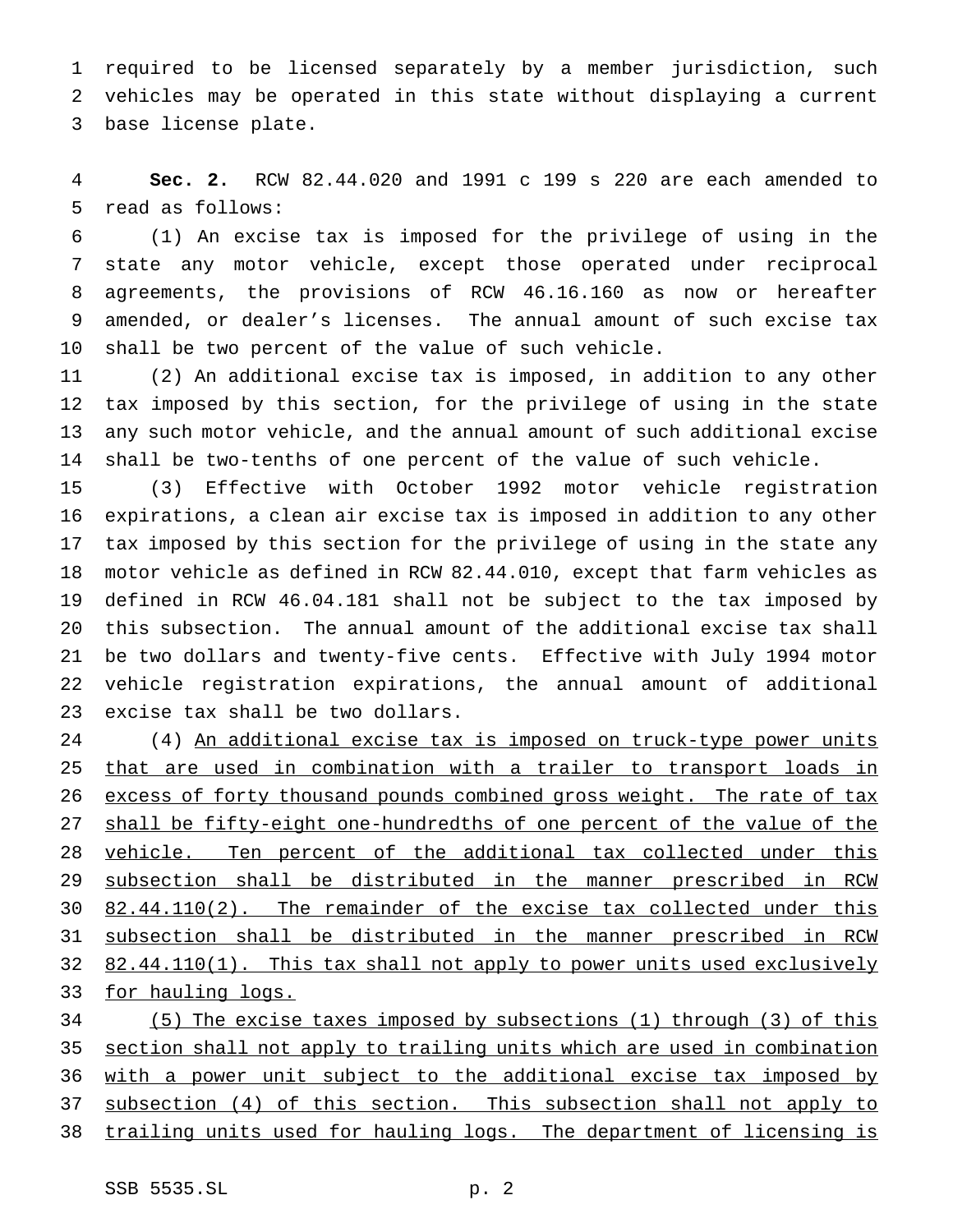authorized to adopt rules to implement subsection (4) of this section and this subsection to assure that total motor vehicle excise tax revenue is not affected.

 (6) In no case shall the total tax be less than two dollars except for proportionally registered vehicles.

 $((+5))$  (7) Washington residents, as defined in RCW 46.16.028, who license motor vehicles in another state or foreign country and avoid Washington motor vehicle excise taxes are liable for such unpaid excise taxes. The department of revenue may assess and collect the unpaid excise taxes under chapter 82.32 RCW, including the penalties and interest provided therein.

 **Sec. 3.** RCW 84.44.050 and 1961 c 15 s 84.44.050 are each amended to read as follows:

 The personal property of automobile transportation companies owning, controlling, operating or managing any motor propelled vehicle used in the business of transporting persons and/or property for compensation over any public highway in this state between fixed termini or over a regular route, shall be listed and assessed in the various counties where such vehicles are operated, in proportion to the 20 mileage of their operations in such counties: PROVIDED, That ((such)) 21 vehicles subject to chapter 82.44 RCW and trailer units exempt under RCW 82.44.020(5) shall not be listed or assessed for ad valorem taxation so long as chapter 82.44 RCW remains in effect. All vessels of every class which are by law required to be registered, licensed or enrolled, must be assessed and the taxes thereon paid only in the county of their actual situs: PROVIDED, That such interest shall be taxed but once. All boats and small craft not required to be registered must be assessed in the county of their actual situs.

 NEW SECTION. **Sec. 4.** A new section is added to chapter 46.16 RCW to read as follows:

 Trailing units which are subject to RCW 82.44.020(5) shall, upon application, be issued a permanent license plate that is valid until the vehicle is sold, permanently removed from the state, or otherwise disposed of by the registered owner. The fee for this license plate is thirty-six dollars. Upon the sale, permanent removal from the state, or other disposition of a trailing unit bearing a permanent license plate the registered owner is required to return the license plate and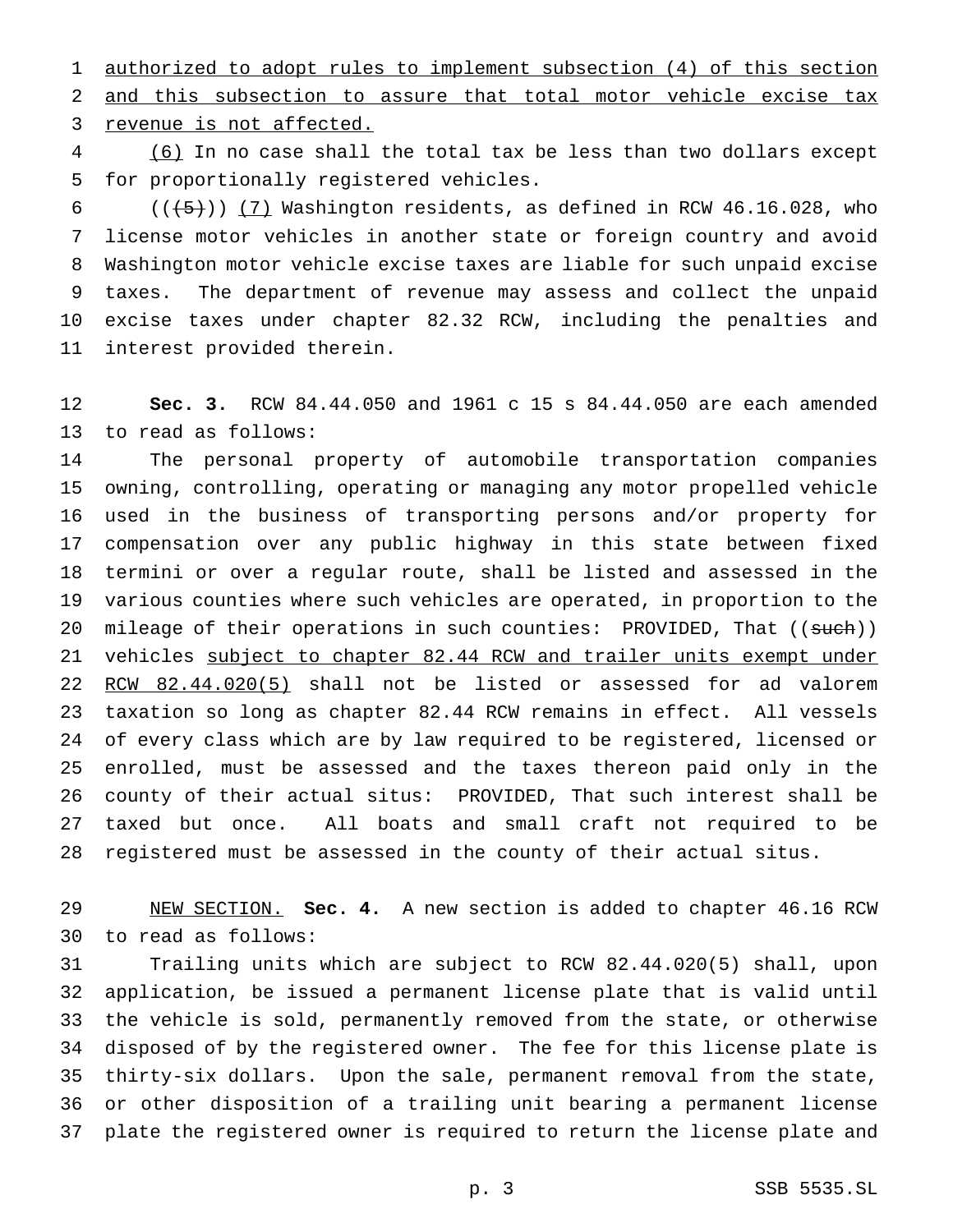registration certificate to the department. Violations of this section or misuse of a permanent license plate may subject the registered owner to prosecution or denial, or both, of future permanent registration of any trailing units. This section does not apply to any trailing units subject to the annual excise taxes prescribed in RCW 82.44.020. The department is authorized to adopt rules to implement this section for leased vehicles and other applications as necessary.

 **Sec. 5.** RCW 46.16.070 and 1990 c 42 s 105 are each amended to read as follows:

 (1) In lieu of all other vehicle licensing fees, unless specifically exempt, and in addition to the excise tax prescribed in chapter 82.44 RCW and the mileage fees prescribed for buses and stages in RCW 46.16.125, there shall be paid and collected annually for each motor truck, truck tractor, road tractor, tractor, bus, auto stage, or for hire vehicle with seating capacity of more than six, based upon the declared combined gross weight or declared gross weight thereof pursuant to the provisions of chapter 46.44 RCW, the following licensing fees by such gross weight:

| 19 | 4,000 lbs.   |  |                         |                                                                                              |  |                      |                      |                  | $\cdots$                                                                                  |      |                      |                                                 |  | \$         | 37.00  |
|----|--------------|--|-------------------------|----------------------------------------------------------------------------------------------|--|----------------------|----------------------|------------------|-------------------------------------------------------------------------------------------|------|----------------------|-------------------------------------------------|--|------------|--------|
| 20 | $6,000$ lbs. |  |                         |                                                                                              |  |                      |                      |                  |                                                                                           |      |                      | $\cdot$ $\cdot$ $\cdot$ $\cdot$ $\cdot$ $\cdot$ |  | \$         | 44.00  |
| 21 | 8,000 lbs.   |  |                         |                                                                                              |  |                      |                      |                  |                                                                                           |      | $\ddot{\phantom{1}}$ | $\ddot{\phantom{a}}$                            |  | \$         | 55.00  |
| 22 | 10,000 lbs.  |  |                         | $\ddot{\phantom{0}}$                                                                         |  |                      | $\bullet$            |                  | $\cdots$                                                                                  |      | $\ddot{\phantom{1}}$ | $\blacksquare$ .                                |  | \$         | 62.00  |
| 23 | 12,000 lbs.  |  |                         | $\blacksquare$ .                                                                             |  | $\sim$ $\sim$        | $\ddot{\phantom{0}}$ |                  | $\mathcal{L}(\mathbf{z})$ , and $\mathcal{L}(\mathbf{z})$ , and $\mathcal{L}(\mathbf{z})$ |      |                      |                                                 |  | \$         | 72.00  |
| 24 | 14,000 lbs.  |  |                         |                                                                                              |  | $\ddot{\phantom{a}}$ | $\ddot{\phantom{1}}$ |                  | $\sim$ $\sim$ $\sim$ $\sim$                                                               |      |                      |                                                 |  | \$         | 82.00  |
| 25 | 16,000 lbs.  |  |                         |                                                                                              |  |                      |                      |                  | $\cdot$ $\cdot$ $\cdot$ $\cdot$                                                           |      |                      |                                                 |  | \$         | 92.00  |
| 26 | 18,000 lbs.  |  |                         |                                                                                              |  |                      |                      |                  |                                                                                           |      |                      |                                                 |  | \$         | 137.00 |
| 27 | 20,000 lbs.  |  |                         |                                                                                              |  |                      |                      |                  | $\cdot$                                                                                   |      |                      |                                                 |  | \$         | 152.00 |
| 28 | 22,000 lbs.  |  |                         |                                                                                              |  |                      |                      |                  | $\mathbf{r}$ , $\mathbf{r}$ , $\mathbf{r}$ , $\mathbf{r}$                                 |      |                      | $\ddot{\phantom{1}}$                            |  | \$         | 164.00 |
| 29 | 24,000 lbs.  |  |                         |                                                                                              |  |                      |                      |                  |                                                                                           |      |                      |                                                 |  | \$         | 177.00 |
| 30 | 26,000 lbs.  |  |                         | $\ddot{\phantom{0}}$                                                                         |  |                      | $\ddot{\phantom{1}}$ |                  | $\cdot$ $\cdot$ $\cdot$ $\cdot$                                                           |      |                      | $\sim$                                          |  | \$         | 187.00 |
| 31 | 28,000 lbs.  |  |                         | .                                                                                            |  | $\ddot{\phantom{a}}$ | $\ddot{\phantom{1}}$ |                  | $\cdots$ $\cdots$                                                                         |      |                      | $\ddot{\phantom{1}}$                            |  | \$         | 220.00 |
| 32 | 30,000 lbs.  |  | $\cdot$ $\cdot$ $\cdot$ | $\mathcal{L}(\mathcal{A})$ , and $\mathcal{A}(\mathcal{A})$ , and $\mathcal{A}(\mathcal{A})$ |  |                      | $\ddot{\phantom{0}}$ |                  | $\mathcal{L}(\mathbf{z})$ , and $\mathcal{L}(\mathbf{z})$ , and $\mathcal{L}(\mathbf{z})$ |      |                      |                                                 |  | \$         | 253.00 |
| 33 | 32,000 lbs.  |  |                         |                                                                                              |  | $\bullet$            | $\ddot{\phantom{1}}$ |                  |                                                                                           |      |                      |                                                 |  | \$         | 304.00 |
| 34 | 34,000 lbs.  |  |                         |                                                                                              |  |                      |                      |                  |                                                                                           |      |                      |                                                 |  | \$         | 323.00 |
| 35 | 36,000 lbs.  |  |                         |                                                                                              |  |                      |                      |                  |                                                                                           |      |                      |                                                 |  | \$         | 350.00 |
| 36 | 38,000 lbs.  |  |                         |                                                                                              |  |                      |                      |                  |                                                                                           |      |                      |                                                 |  | \$         | 384.00 |
| 37 | 40,000 lbs.  |  |                         |                                                                                              |  |                      |                      |                  |                                                                                           |      |                      |                                                 |  | \$         | 439.00 |
| 38 | 42,000 lbs.  |  |                         |                                                                                              |  |                      | $\blacksquare$ .     | $\blacksquare$ . |                                                                                           | . \$ |                      |                                                 |  | ((456.00)) | 546.00 |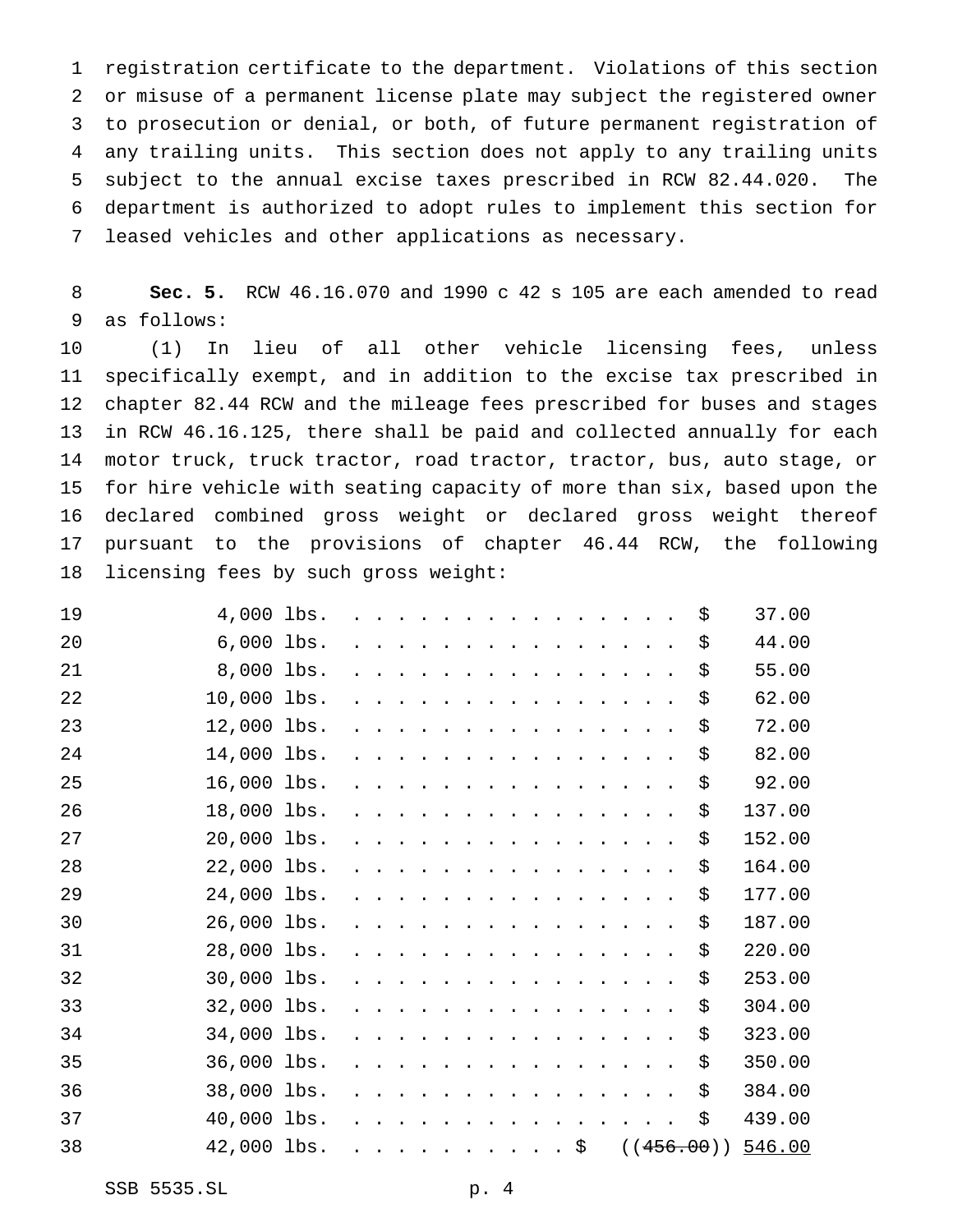| $\mathbf{1}$   | 44,000 lbs. |  |  |                                         |                   |                         |                          | . \$                      | $((466.00))$ 556.00                                  |
|----------------|-------------|--|--|-----------------------------------------|-------------------|-------------------------|--------------------------|---------------------------|------------------------------------------------------|
| $\overline{2}$ | 46,000 lbs. |  |  |                                         |                   |                         |                          |                           | \$<br>$((501.00))$ 591.00                            |
| 3              | 48,000 lbs. |  |  |                                         |                   |                         |                          | $\sim$ $\sim$             | \$<br>$((522.00))$ 612.00                            |
| 4              | 50,000 lbs. |  |  |                                         |                   |                         | $\sim$                   |                           | \$<br>$((566.00))$ 656.00                            |
| 5              | 52,000 lbs. |  |  |                                         |                   |                         | $\sim$                   |                           | \$<br>$((595.00))$ 685.00                            |
| 6              | 54,000 lbs. |  |  | $\cdots$                                |                   |                         | $\sim$                   |                           | \$<br>((642.00))<br><u>732.00</u>                    |
| 7              | 56,000 lbs. |  |  | $\cdot$                                 |                   |                         | $\sim$                   |                           | \$<br>((677.00))<br><u>767.00</u>                    |
| 8              | 58,000 lbs. |  |  | $\cdot$ $\cdot$ $\cdot$ $\cdot$         |                   |                         | $\sim$                   |                           | \$<br>$((704.00))$ 794.00                            |
| 9              | 60,000 lbs. |  |  |                                         |                   | $\ddot{\phantom{1}}$    | $\sim$                   |                           | \$<br>$((750.00))$ 840.00                            |
| 10             | 62,000 lbs. |  |  |                                         |                   |                         |                          |                           | $((804.00))$ 894.00<br>\$                            |
| 11             | 64,000 lbs. |  |  |                                         |                   |                         | $\overline{\phantom{a}}$ |                           | ((822.00)) 912.00<br>\$                              |
| 12             | 66,000 lbs. |  |  | $\mathbf{r}$                            |                   |                         |                          | $\boldsymbol{\mathsf{S}}$ | ((915.00)) 1,005.00                                  |
| 13             | 68,000 lbs. |  |  | $\mathbf{r}$ . The set of $\mathbf{r}$  |                   |                         |                          | $\boldsymbol{\mathsf{S}}$ | ((954.00)) 1,044.00                                  |
| 14             | 70,000 lbs. |  |  | $\cdot$ $\cdot$ $\cdot$ $\cdot$ $\cdot$ |                   |                         |                          |                           | \$((1,027.00)) 1,117.00                              |
| 15             | 72,000 lbs. |  |  |                                         | $\cdots$ $\cdots$ |                         |                          |                           | \$((1,098.00)) 1,188.00                              |
| 16             | 74,000 lbs. |  |  |                                         |                   | $\cdot$ $\cdot$ $\cdot$ |                          |                           | \$((1, 193.00)) 1, 283.00                            |
| 17             | 76,000 lbs. |  |  |                                         |                   | $\cdot$ $\cdot$ $\cdot$ |                          |                           | \$((1, 289.00)) 1, 379.00                            |
| 18             | 78,000 lbs. |  |  |                                         |                   | $\cdot$ $\cdot$ $\cdot$ |                          |                           | \$ (( <del>1,407.00</del> )) <u>1,497.00</u>         |
| 19             | 80,000 lbs. |  |  |                                         |                   |                         |                          |                           | $\cdot$ \$ (( <del>1,518.00</del> )) <u>1,608.00</u> |

 Every motor truck, truck tractor, and tractor exceeding 6,000 pounds empty scale weight registered under chapter 46.16, 46.87, or 46.88 RCW shall be licensed for not less than one hundred fifty percent of its empty weight unless the amount would be in excess of the legal limits prescribed for such a vehicle in RCW 46.44.041 or 46.44.042, in which event the vehicle shall be licensed for the maximum weight authorized for such a vehicle.

 The following provisions apply when increasing gross or combined gross weight for a vehicle licensed under this section:

 (a) The new license fee will be one-twelfth of the fee listed above for the new gross weight, multiplied by the number of months remaining in the period for which licensing fees have been paid, including the month in which the new gross weight is effective.

 (b) Upon surrender of the current certificate of registration or cab card, the new licensing fees due shall be reduced by the amount of the licensing fees previously paid for the same period for which new fees are being charged.

 (2) The proceeds from the fees collected under subsection (1) of this section shall be distributed in accordance with RCW 46.68.035.